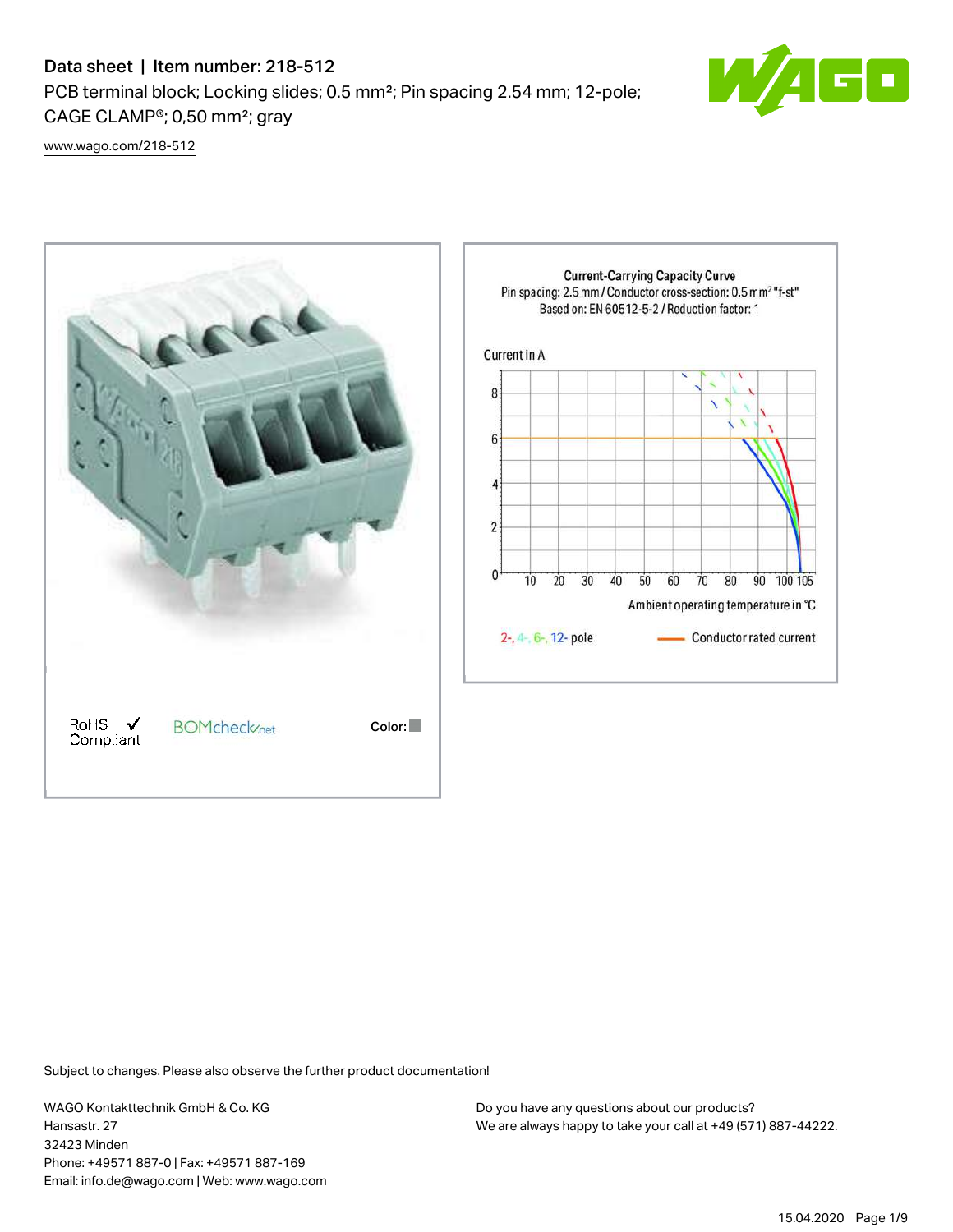



## Item description

- $\blacksquare$ Terminal strips are just 8.1 mm tall and feature an innovative, locking slide-actuated CAGE CLAMP®
- $\blacksquare$ Several clamping units can be held open simultaneously
- $\blacksquare$ Easily terminate stranded conductors in

tight spaces (e.g., bus connectors)

## Data

## Electrical data

### Ratings per IEC/EN 60664-1

| Ratings per                     | IEC/EN 60664-1 |
|---------------------------------|----------------|
| Rated voltage (III / 3)         | 80 V           |
| Rated impulse voltage (III / 3) | $2.5$ kV       |
| Rated voltage (III / 2)         | 160 V          |
| Rated impulse voltage (III / 2) | $2.5$ kV       |

Subject to changes. Please also observe the further product documentation!

WAGO Kontakttechnik GmbH & Co. KG Hansastr. 27 32423 Minden Phone: +49571 887-0 | Fax: +49571 887-169 Email: info.de@wago.com | Web: www.wago.com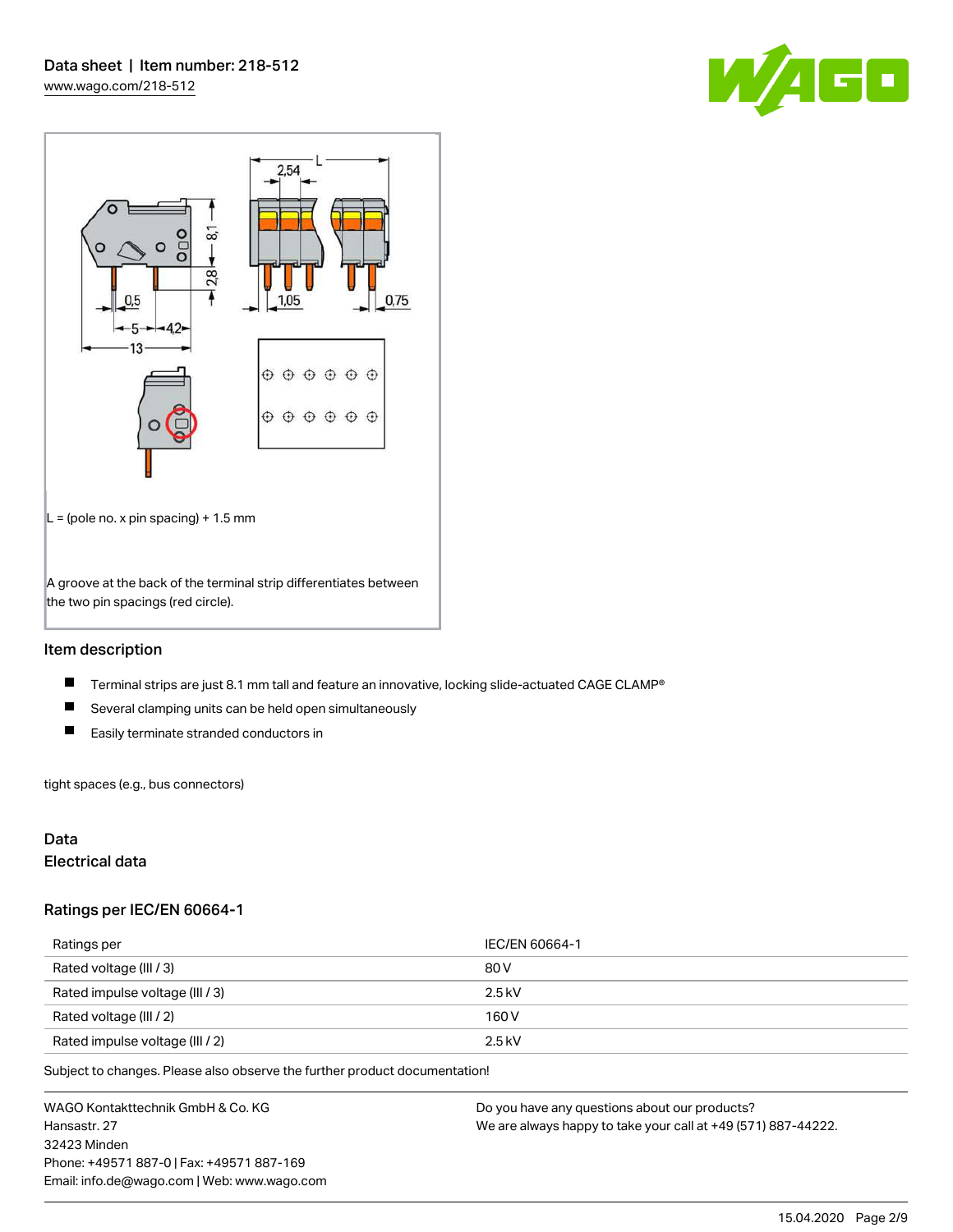[www.wago.com/218-512](http://www.wago.com/218-512)



| Rated voltage (II / 2)         | 320 V                                                                 |
|--------------------------------|-----------------------------------------------------------------------|
| Rated impulse voltage (II / 2) | 2.5 kV                                                                |
| Rated current                  | 6 A                                                                   |
| Legend (ratings)               | $(III / 2)$ $\triangle$ Overvoltage category III / Pollution degree 2 |

## Approvals per UL 1059

| Rated voltage UL (Use Group B) | 150 V   |
|--------------------------------|---------|
| Rated current UL (Use Group B) |         |
| Approvals per                  | UL 1059 |

## Approvals per CSA

| Rated voltage CSA (Use Group B) | 150 V |
|---------------------------------|-------|
| Rated current CSA (Use Group B) | 4Α    |

## Connection data

| Connection technology                                       | CAGE CLAMP®                                                              |
|-------------------------------------------------------------|--------------------------------------------------------------------------|
| Actuation type                                              | Slider                                                                   |
| Solid conductor                                             | $0.080.5$ mm <sup>2</sup> / 28  20 AWG                                   |
| Fine-stranded conductor                                     | $0.080.5$ mm <sup>2</sup> / 28  20 AWG                                   |
| Fine-stranded conductor with ferrule with plastic collar    | $0.25$ mm <sup>2</sup>                                                   |
| Fine-stranded conductor with ferrule without plastic collar | $0.25$ mm <sup>2</sup>                                                   |
| Strip length                                                | $56$ mm $/ 0.20.24$ inch                                                 |
| Conductor entry angle to the PCB                            | $40^{\circ}$                                                             |
| No. of poles                                                | 12                                                                       |
| Total number of connection points                           | 12                                                                       |
| Total number of potentials                                  | 12                                                                       |
| Number of connection types                                  | 1                                                                        |
| Number of levels                                            | 1                                                                        |
| Note (conductor cross-section)                              | Terminating 0.75 mm <sup>2</sup> /18 AWG conductors is possible; however |
|                                                             | insulation diameter allows only every other clamping unit to be          |
|                                                             | terminated with this conductor size.                                     |

### Geometrical Data

| Pin spacing | 2,54 mm / 0.1 inch    |
|-------------|-----------------------|
| Width       | 31,98 mm / 1.259 inch |
| Height      | 10,9 mm / 0.429 inch  |

Subject to changes. Please also observe the further product documentation!

| WAGO Kontakttechnik GmbH & Co. KG           | Do you have any questions about our products?                 |
|---------------------------------------------|---------------------------------------------------------------|
| Hansastr. 27                                | We are always happy to take your call at +49 (571) 887-44222. |
| 32423 Minden                                |                                                               |
| Phone: +49571 887-01 Fax: +49571 887-169    |                                                               |
| Email: info.de@wago.com   Web: www.wago.com |                                                               |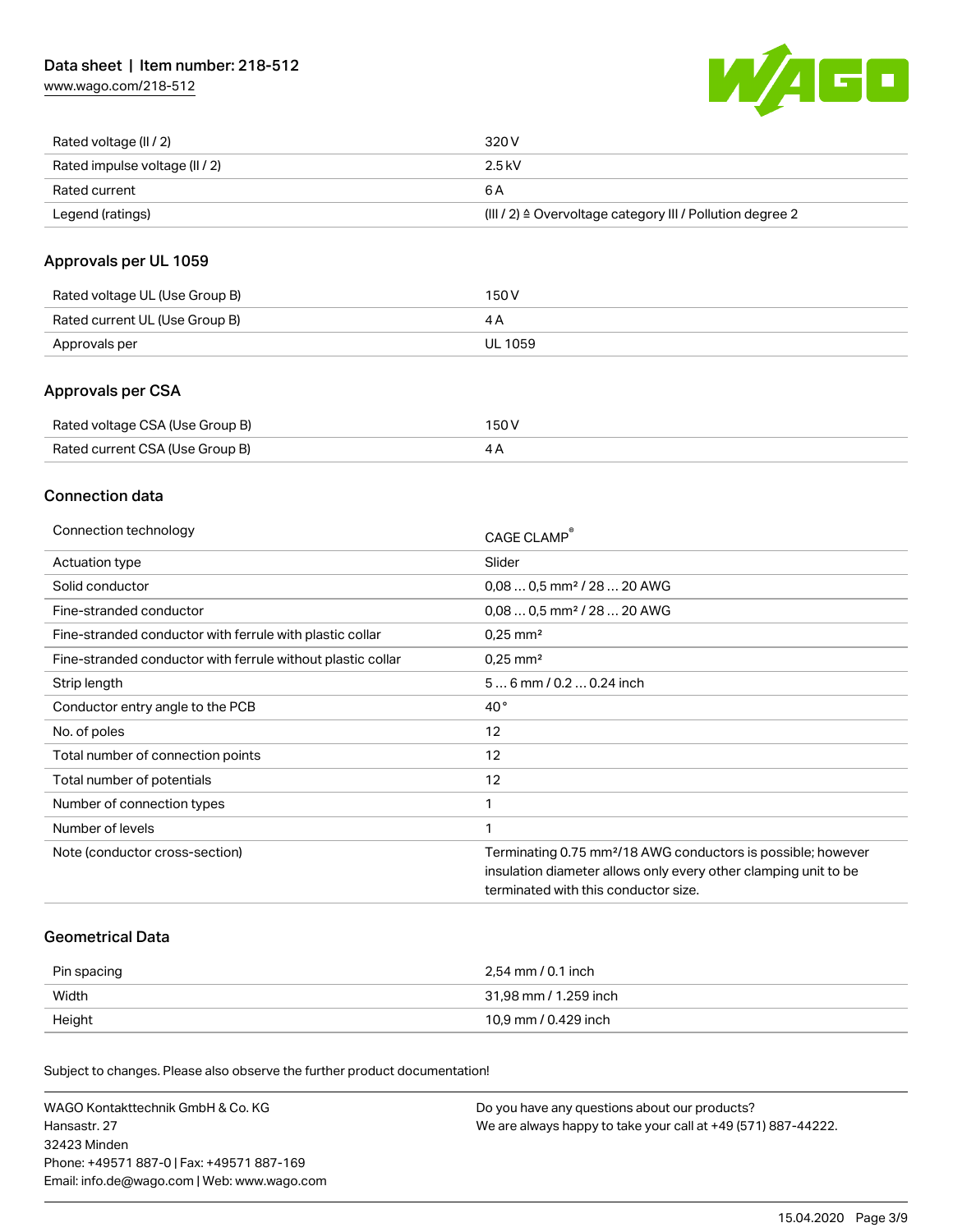## Data sheet | Item number: 218-512

[www.wago.com/218-512](http://www.wago.com/218-512)



| Height from the surface           | 8,1 mm / 0.319 inch        |
|-----------------------------------|----------------------------|
| Depth                             | 13 mm / 0.512 inch         |
| Solder pin length                 | 2.8 mm                     |
| Solder pin dimensions             | $0.5 \times 0.75$ mm       |
| Drilled hole diameter (tolerance) | $1.1$ <sup>(+0,1)</sup> mm |

## PCB contact

| PCB contact                         | тнт                                      |
|-------------------------------------|------------------------------------------|
| Solder pin arrangement              | over the entire terminal strip (in-line) |
| Number of solder pins per potential |                                          |

### Material Data

| Color                       | gray                                    |
|-----------------------------|-----------------------------------------|
| Material group              |                                         |
| Insulating material         | Polyamide 66 (PA 66)                    |
| Flammability class per UL94 | V <sub>0</sub>                          |
| Clamping spring material    | Chrome nickel spring steel (CrNi)       |
| Contact material            | Electrolytic copper ( $E_{\text{Cu}}$ ) |
| Contact plating             | tin-plated                              |
| Fire load                   | 0.051 MJ                                |
| Weight                      | 3.9g                                    |

## Environmental Requirements

| Limit temperature range<br>. | $+105 °C$<br>-60 |
|------------------------------|------------------|
|------------------------------|------------------|

## Commercial data

| Product Group      | 4 (Printed Circuit) |
|--------------------|---------------------|
| Packaging type     | <b>BOX</b>          |
| Country of origin  | PL                  |
| <b>GTIN</b>        | 4044918878555       |
| Customs Tariff No. | 85369010000         |

## Approvals / Certificates

### Country specific Approvals

Phone: +49571 887-0 | Fax: +49571 887-169 Email: info.de@wago.com | Web: www.wago.com

| Logo         | Approval                                                                   | Additional Approval Text                                      | Certificate<br>name |
|--------------|----------------------------------------------------------------------------|---------------------------------------------------------------|---------------------|
|              | Subject to changes. Please also observe the further product documentation! |                                                               |                     |
|              | WAGO Kontakttechnik GmbH & Co. KG                                          | Do you have any questions about our products?                 |                     |
| Hansastr, 27 |                                                                            | We are always happy to take your call at +49 (571) 887-44222. |                     |
| 32423 Minden |                                                                            |                                                               |                     |

15.04.2020 Page 4/9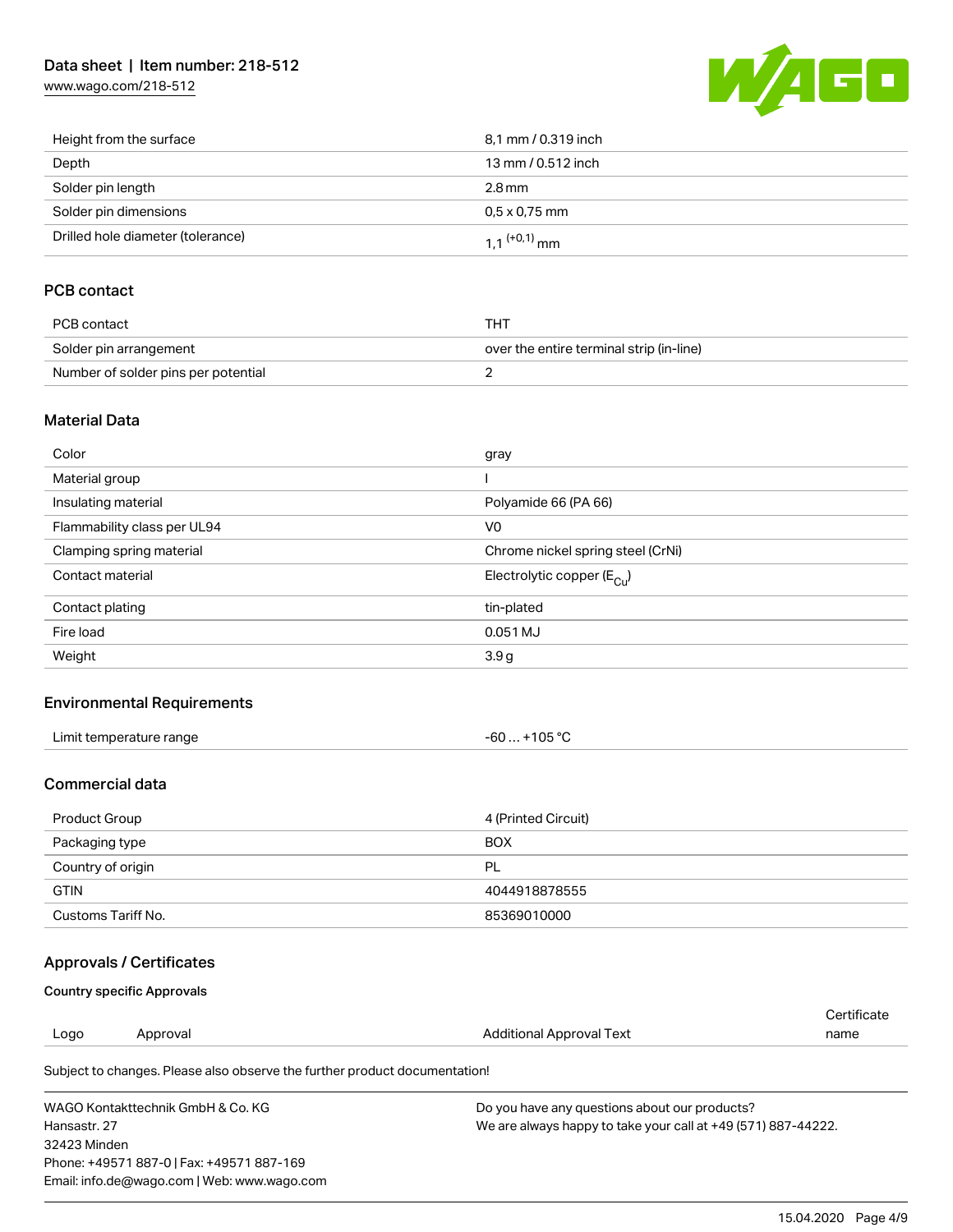

|                     | <b>CCA</b><br>DEKRA Certification B.V.  | EN 60947                        | NTR NL-<br>7076     |
|---------------------|-----------------------------------------|---------------------------------|---------------------|
|                     | <b>CCA</b><br>DEKRA Certification B.V.  | EN 60947-7-4                    | NTR NL-<br>7267     |
|                     | <b>CSA</b><br>DEKRA Certification B.V.  | C22.2 No. 158                   | 1565656             |
| KEMA                | <b>ENEC</b><br>DEKRA Certification B.V. | EN 60947                        | 2160584.01          |
| <b>UL-Approvals</b> |                                         |                                 |                     |
| Logo                | Approval                                | <b>Additional Approval Text</b> | Certificate<br>name |
| J                   | UL<br>UL International Germany GmbH     | <b>UL 1059</b>                  | 20190630-<br>E45172 |

## Counterpart

Ш

## Compatible products

Phone: +49571 887-0 | Fax: +49571 887-169 Email: info.de@wago.com | Web: www.wago.com

#### tools

|                                   | Item no.: 210-648<br>Operating tool; Blade: 2.5 x 0.4 mm; with a partially insulated shaft; angled; short |                                                               | www.wago.com/210-648             |
|-----------------------------------|-----------------------------------------------------------------------------------------------------------|---------------------------------------------------------------|----------------------------------|
|                                   | Item no.: 210-719                                                                                         |                                                               |                                  |
|                                   | Operating tool; Blade: 2.5 x 0.4 mm; with a partially insulated shaft                                     | www.wago.com/210-719                                          |                                  |
|                                   | Marking accessories                                                                                       |                                                               |                                  |
|                                   | Item no.: 210-331/254-202                                                                                 |                                                               |                                  |
|                                   | Marking strips; as a DIN A4 sheet; MARKED; 1-16 (400x); Height of marker strip: 2.3 mm/0.091 in; Strip    |                                                               | www.wago.com/210-331<br>/254-202 |
|                                   | length 182 mm; Horizontal marking; Self-adhesive; white                                                   |                                                               |                                  |
|                                   | Subject to changes. Please also observe the further product documentation!                                |                                                               |                                  |
| WAGO Kontakttechnik GmbH & Co. KG |                                                                                                           | Do you have any questions about our products?                 |                                  |
| Hansastr, 27                      |                                                                                                           | We are always happy to take your call at +49 (571) 887-44222. |                                  |
| 32423 Minden                      |                                                                                                           |                                                               |                                  |

15.04.2020 Page 5/9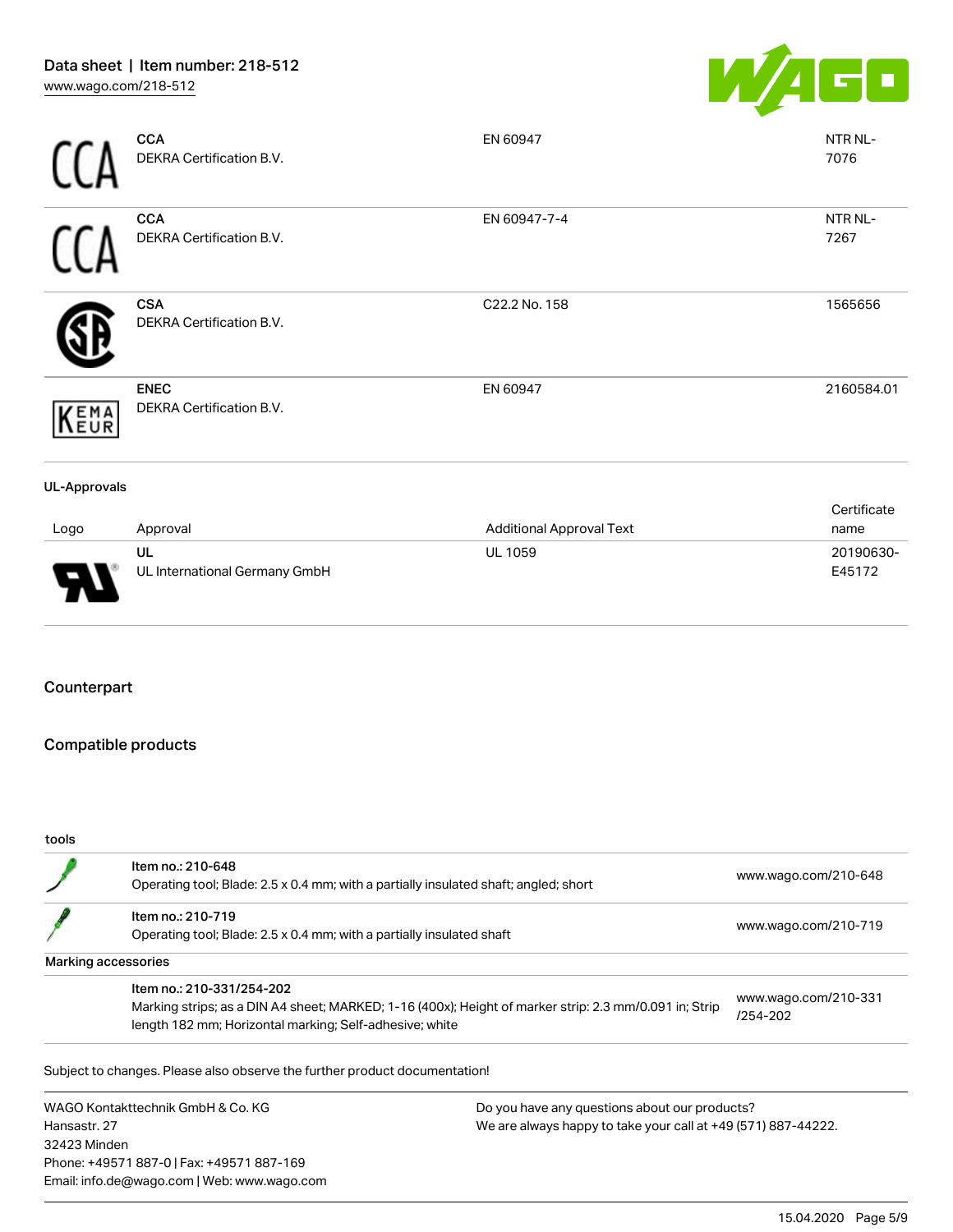

|         | Item no.: 210-331/254-204<br>Marking strips; as a DIN A4 sheet; MARKED; 17-32 (400x); Height of marker strip: 2.3 mm/0.091 in; Strip<br>length 182 mm; Horizontal marking; Self-adhesive; white | www.wago.com/210-331<br>$/254 - 204$ |  |
|---------|-------------------------------------------------------------------------------------------------------------------------------------------------------------------------------------------------|--------------------------------------|--|
|         | Item no.: 210-331/254-206<br>Marking strips; as a DIN A4 sheet; MARKED; 33-48 (400x); Height of marker strip: 2.3 mm/0.091 in; Strip<br>length 182 mm; Horizontal marking; Self-adhesive; white | www.wago.com/210-331<br>/254-206     |  |
|         | Item no.: 210-331/254-207<br>Marking strips; as a DIN A4 sheet; MARKED; 1-48 (100x); Height of marker strip: 2.3 mm/0.091 in; Strip<br>length 182 mm; Horizontal marking; Self-adhesive; white  | www.wago.com/210-331<br>/254-207     |  |
| check   |                                                                                                                                                                                                 |                                      |  |
|         | Item no.: 735-500                                                                                                                                                                               | www.wago.com/735-500                 |  |
|         | Test pin; 1 mm $\varnothing$ ; with solder connection for test wire                                                                                                                             |                                      |  |
| ferrule |                                                                                                                                                                                                 |                                      |  |
|         | Item no.: 216-131<br>Ferrule; Sleeve for 0.25 mm <sup>2</sup> / AWG 24; uninsulated; electro-tin plated                                                                                         | www.wago.com/216-131                 |  |
|         | Item no.: 216-151<br>Ferrule; Sleeve for 0.25 mm <sup>2</sup> / AWG 24; uninsulated; electro-tin plated                                                                                         | www.wago.com/216-151                 |  |
|         | Item no.: 216-301<br>Ferrule; Sleeve for 0.25 mm <sup>2</sup> / AWG 24; insulated; electro-tin plated; yellow                                                                                   | www.wago.com/216-301                 |  |
|         | Item no.: 216-321<br>Ferrule; Sleeve for 0.25 mm <sup>2</sup> / AWG 24; insulated; electro-tin plated; yellow                                                                                   | www.wago.com/216-321                 |  |
|         |                                                                                                                                                                                                 |                                      |  |

## Downloads **Documentation**

Additional Information

| Technical explanations | Apr 3, 2019 | pdf<br>3.6 MB | Download |
|------------------------|-------------|---------------|----------|
|                        |             |               |          |
| CAD/CAE-Data           |             |               |          |
| CAD data               |             |               |          |
| 2D/3D Models 218-512   |             | <b>URL</b>    | Download |
| CAE data               |             |               |          |

EPLAN Data Portal 218-512 URL [Download](https://www.wago.com/de/d/EPLAN_URLS_218-512)

## PCB Design

Symbol and Footprint 218-512

Subject to changes. Please also observe the further product documentation!

WAGO Kontakttechnik GmbH & Co. KG Hansastr. 27 32423 Minden Phone: +49571 887-0 | Fax: +49571 887-169 Email: info.de@wago.com | Web: www.wago.com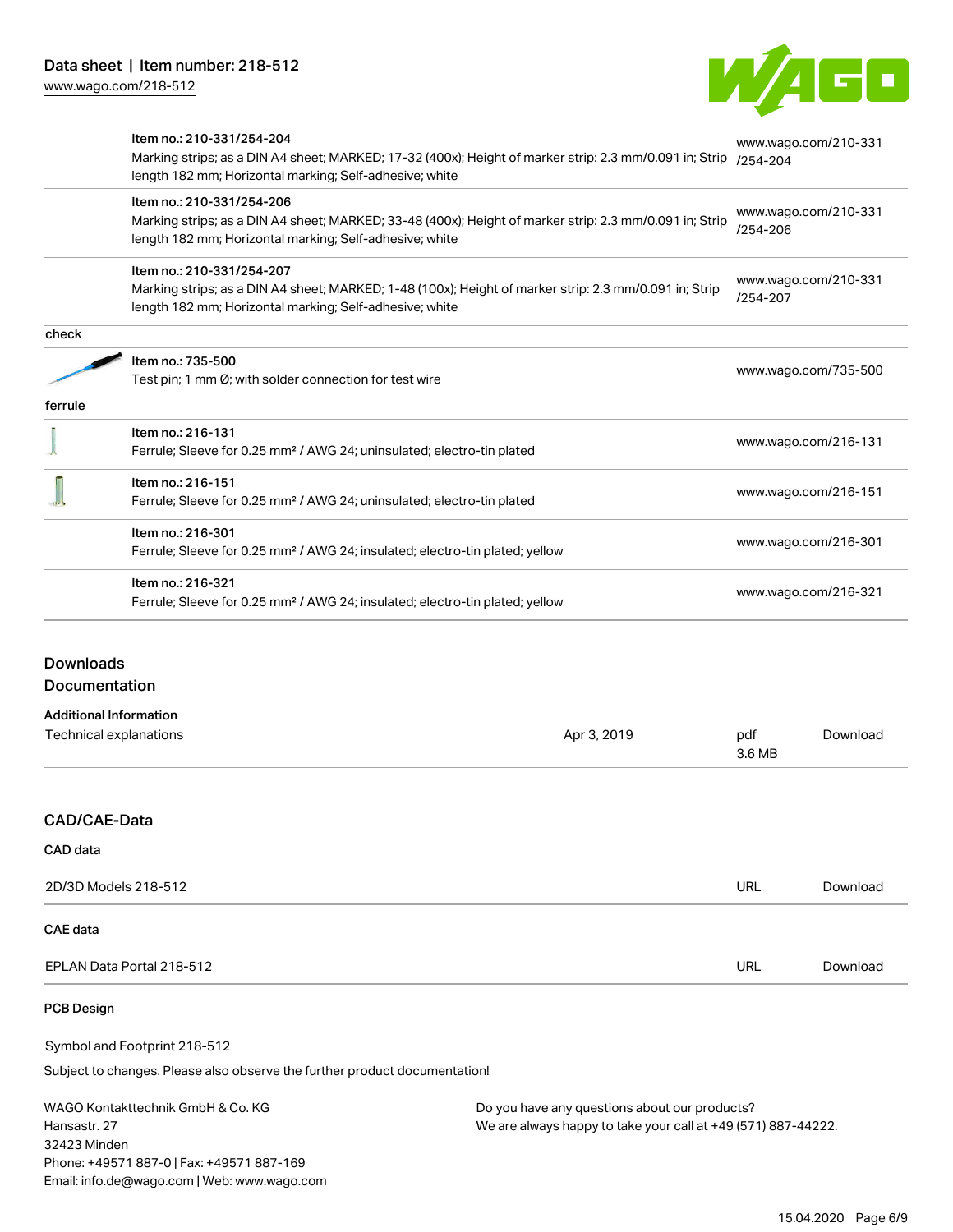CAx data for your PCB design, consisting of "schematic symbols and PCB footprints", allow easy integration of the WAGO component into your development environment.

#### Supported formats:

- Accel EDA 14 & 15 П
- $\blacksquare$ Altium 6 to current version
- Г Cadence Allegro
- $\blacksquare$ **DesignSpark**
- $\blacksquare$ Eagle Libraries
- $\blacksquare$ KiCad
- $\blacksquare$ Mentor Graphics BoardStation
- П Mentor Graphics Design Architect
- $\blacksquare$ Mentor Graphics Design Expedition 99 and 2000
- $\blacksquare$ OrCAD 9.X PCB and Capture
- П PADS PowerPCB 3, 3.5, 4.X, and 5.X
- $\blacksquare$ PADS PowerPCB and PowerLogic 3.0
- П PCAD 2000, 2001, 2002, 2004, and 2006
- $\blacksquare$ Pulsonix 8.5 or newer
- $\blacksquare$ STL
- $\blacksquare$ 3D STEP
- П TARGET 3001!
- П View Logic ViewDraw
- $\blacksquare$ Quadcept
- $\blacksquare$ Zuken CadStar 3 and 4
- $\blacksquare$ Zuken CR-5000 and CR-8000

PCB Component Libraries (EDA), PCB CAD Library Ultra Librarian

## Installation Notes

Conductor termination

Subject to changes. Please also observe the further product documentation!

WAGO Kontakttechnik GmbH & Co. KG Hansastr. 27 32423 Minden Phone: +49571 887-0 | Fax: +49571 887-169 Email: info.de@wago.com | Web: www.wago.com

Do you have any questions about our products? We are always happy to take your call at +49 (571) 887-44222.



URL [Download](https://www.wago.com/de/d/UltraLibrarian_URLS_218-512)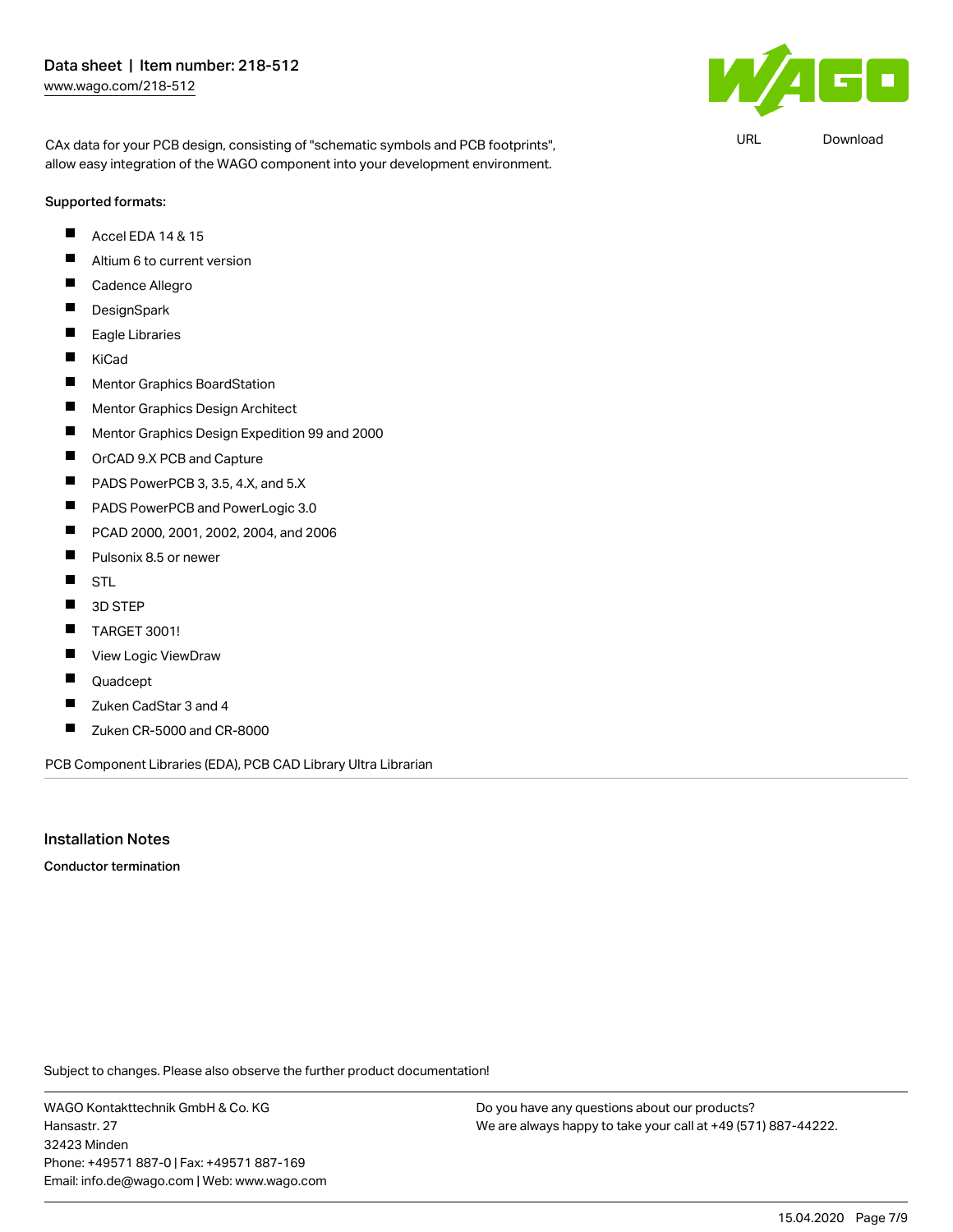# Data sheet | Item number: 218-512

[www.wago.com/218-512](http://www.wago.com/218-512)





Terminating stranded conductors in confined spaces requires a great deal of patience, unless you use the new 218 Series PCB Terminal Strips. The clamping units of these strips can be held open during termination process via integrated locking

Terminating 0.75 mm² (18 AWG) conductors is possible; however, insulation diameter allows only every other clamping unit to be terminated with this conductor size.



Conductor termination: To momentarily open the clamping unit, use screwdriver and then insert a stripped conductor. To open clamping unit for an extended period, move locking slide toward conductor entry hole. Then fully insert stripped conductor and move locking slide back to original position (also possible to perform with fingernail).



Incorrect – do not operate the locking slides from the back.

Marking

slide.

Subject to changes. Please also observe the further product documentation!

WAGO Kontakttechnik GmbH & Co. KG Hansastr. 27 32423 Minden Phone: +49571 887-0 | Fax: +49571 887-169 Email: info.de@wago.com | Web: www.wago.com